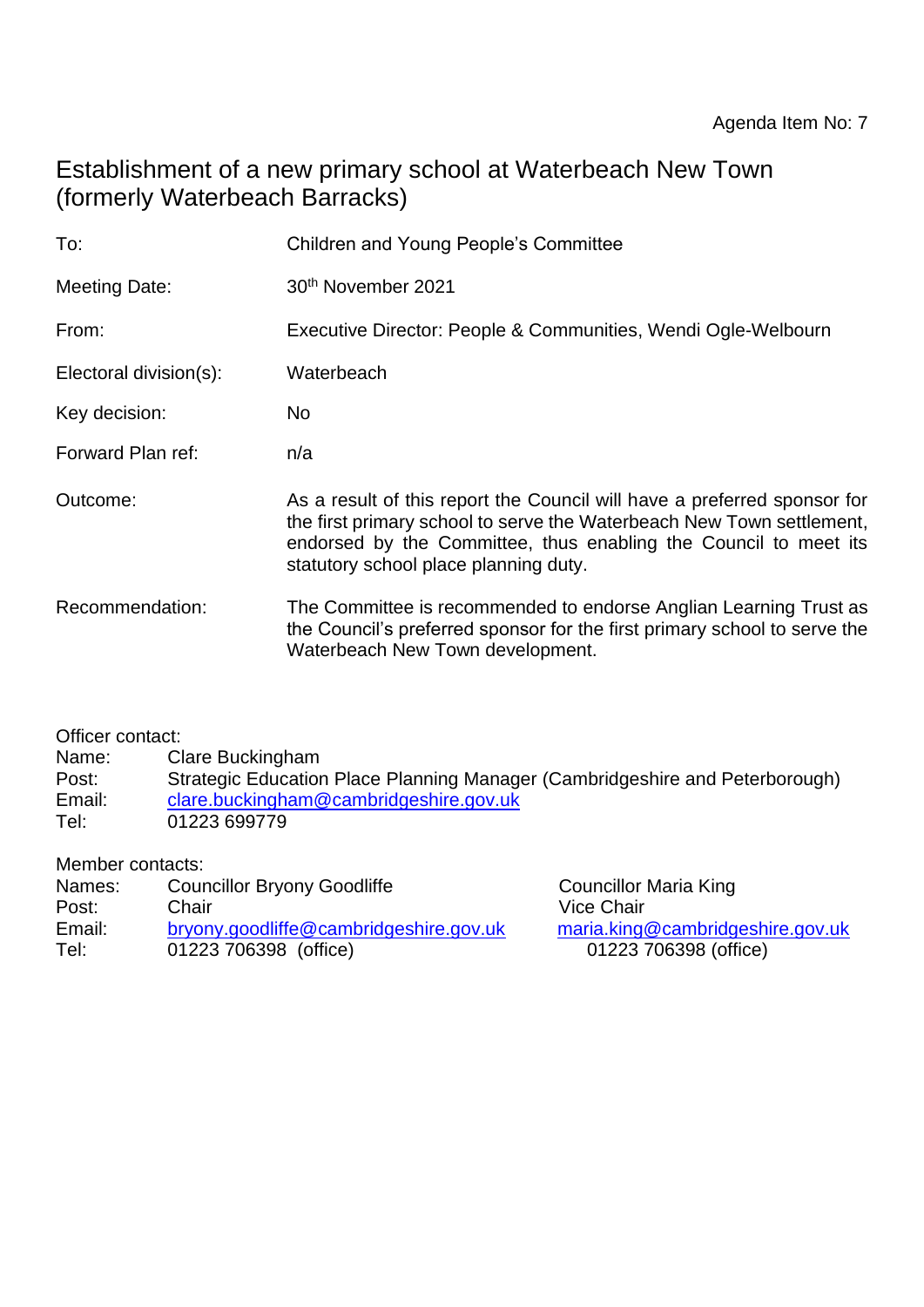### 1. Background

- 1.1 Section 14 of the Education Act (1996) places local authorities (LAs) under a general duty to provide a school place for every child living in their area of responsibility who is of statutory school age and whose parents want their child educated in the state-funded sector. To achieve this the Council monitors provision across the county and, where necessary, takes appropriate action to increase capacity in response to identified demand.
- 1.2 The Education and Inspections Act (2006) places additional duties on LAs to ensure fair access to educational opportunity, to promote choice for parents and secure diversity in the provision of schools.
- 1.3 The Council also has a statutory duty under Section 6 of the Childcare Act 2006 to secure sufficient childcare for parents to work or to undertake education or training which could lead to employment and secure free provision for all 3- and 4- year olds (and up to 40% of 2 year olds who meet the prescribed eligibility criteria) of 15 hours a week, 38 weeks a year, of early years (EY) education. The Childcare Act 2016 extended this entitlement to provide an additional 15 hours (per week 38 weeks per year) of free EY provision for 3- and 4-years olds who meet the prescribed eligibility criteria.
- 1.4 Cambridgeshire is one of the fastest growing counties in the country. As part of South Cambridgeshire District Council's (SCDC) adopted Local Plan, land north of Cambridge on the former Waterbeach Barracks site, and adjoining land to the east, were identified as appropriate for a new town settlement, Waterbeach New Town (WNT), to address the housing demand to the north of Cambridge City required by 2031. WNT is situated to the north of Waterbeach Village, 3.1 miles from the northern edge of Cambridge and 9.3 miles to the south of Ely. It is located between the A10 to the west, the London to Kings Lynn rail line to the east and south of the village of Chittering and is within the ward of Waterbeach.
- 1.5 Following approval of planning consent for 11,000 new houses, (30% of which will be affordable housing), on the two WNT development sites, a new primary school is required by September 2023 to ensure that places are available for the first families to move into the new town. The school will be built with capacity of 420 places/2 forms of entry (FE) which will be expanded to 3FE/630 places as the developments are built out. The site and funding for this new school has been secured through S106 developer contributions. EY accommodation will also be provided on the school site. At the appropriate time the Council will run a competitive tender process for interested parties in order to identify an EY service provider. The timetable will be planned to ensure that EY provision is in place and operational from the day on which the school opens. As well as further 4 primary schools the development, will eventually have dedicated secondary education provision, a special school and post 16 provision.
- 1.6 The 2011 Education Act sets requirements for LAs in the establishment of new schools as follows: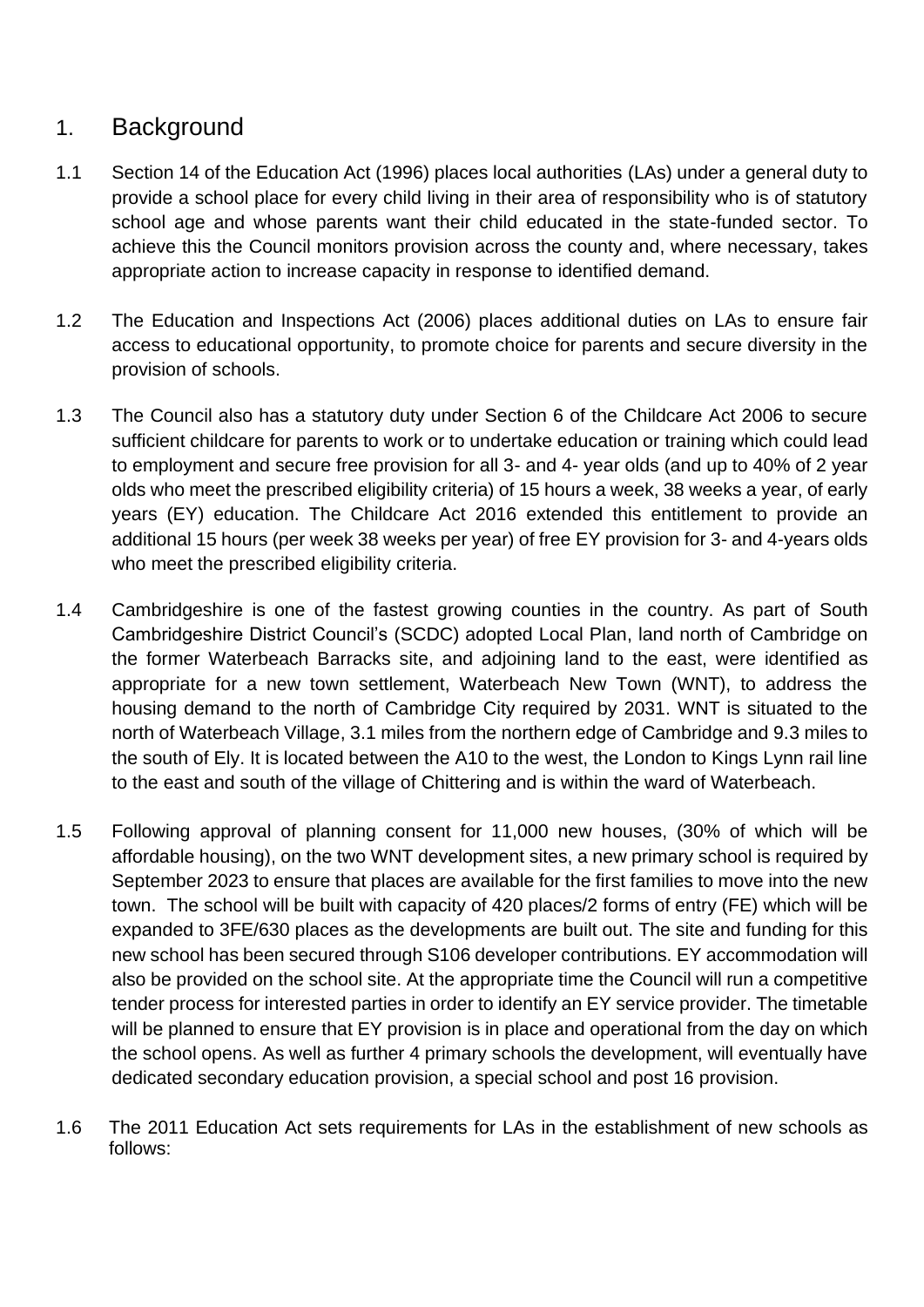- The Council must seek proposals for the establishment of an Academy or Free School and specify the date by which proposals must be received.
- Following the published closing date, by which proposals should have been submitted, the Council must contact the Secretary of State for Education, to outline the steps it has taken to secure applications for the establishment of an Academy or Free School, together with details of any which have been received.

Only if no Academy or Free School proposals are received, can the Council seek the Secretary of State's permission to begin a competition process to establish a maintained school under the provisions set out in the 2006 Education Act.

#### 2. Main Issues

2.1 The WNT development is forecast to generate demand for around 4,400 primary school places, the equivalent of 20.9 FE. The first of the five primary schools is required to open in September 2023 with places available in all year groups. This will ensure there is school provision for families moving into the WNT development. Upon opening the school will have the following places available in each year group:

| rable z. Proposed scribol organisation |      |           |             |      |     |      |  |  |  |  |
|----------------------------------------|------|-----------|-------------|------|-----|------|--|--|--|--|
| Key Stage 1                            |      |           | Key Stage 2 |      |     |      |  |  |  |  |
| <b>Reception</b>                       | v. 1 | $v_{r}$ ? | ひょっ         | Yr 4 | Yr5 | Yr 6 |  |  |  |  |
| 20                                     |      |           |             |      |     |      |  |  |  |  |

Table 2: Proposed school organisation

- 2.3 The Council's sponsor selection process was established in response to requirements of the 2006 Education Act. The process has since been reviewed and updated in 2012 to take account of the requirements of the 2011 Education Act, receiving Cabinet approval on 17 April 2012 and in 2016 to take account of further Advice from the DfE. Some slight adjustments were also made when the Council moved from a Cabinet to a Committee system. An outline of the process is provided in **Appendix 1**.
- 2.4 A four-week pre-launch consultation commenced on  $17<sup>th</sup>$  March 2021. In May 2021, the Council published a local and national press announcement setting out the need for the new primary school. Potential sponsors were invited to submit proposals by 5<sup>th</sup> July 2021, to establish and run the school, as an Academy, a Free School of a Voluntary Aided School. A detailed School Specification document (see **Appendix 2)** was produced to support potential applicants/sponsors in developing their proposals. These were published on the Council's website. The documents were also sent to the DfE.
- 2.5 Six proposals were received by the  $5<sup>th</sup>$  July 2021 deadline from the following multi-academy trusts (MATs):
	- ACES Academies Trust
	- Anglian Learning
	- Bedfordshire Schools Trust
	- Cambridgeshire Primary Education Trust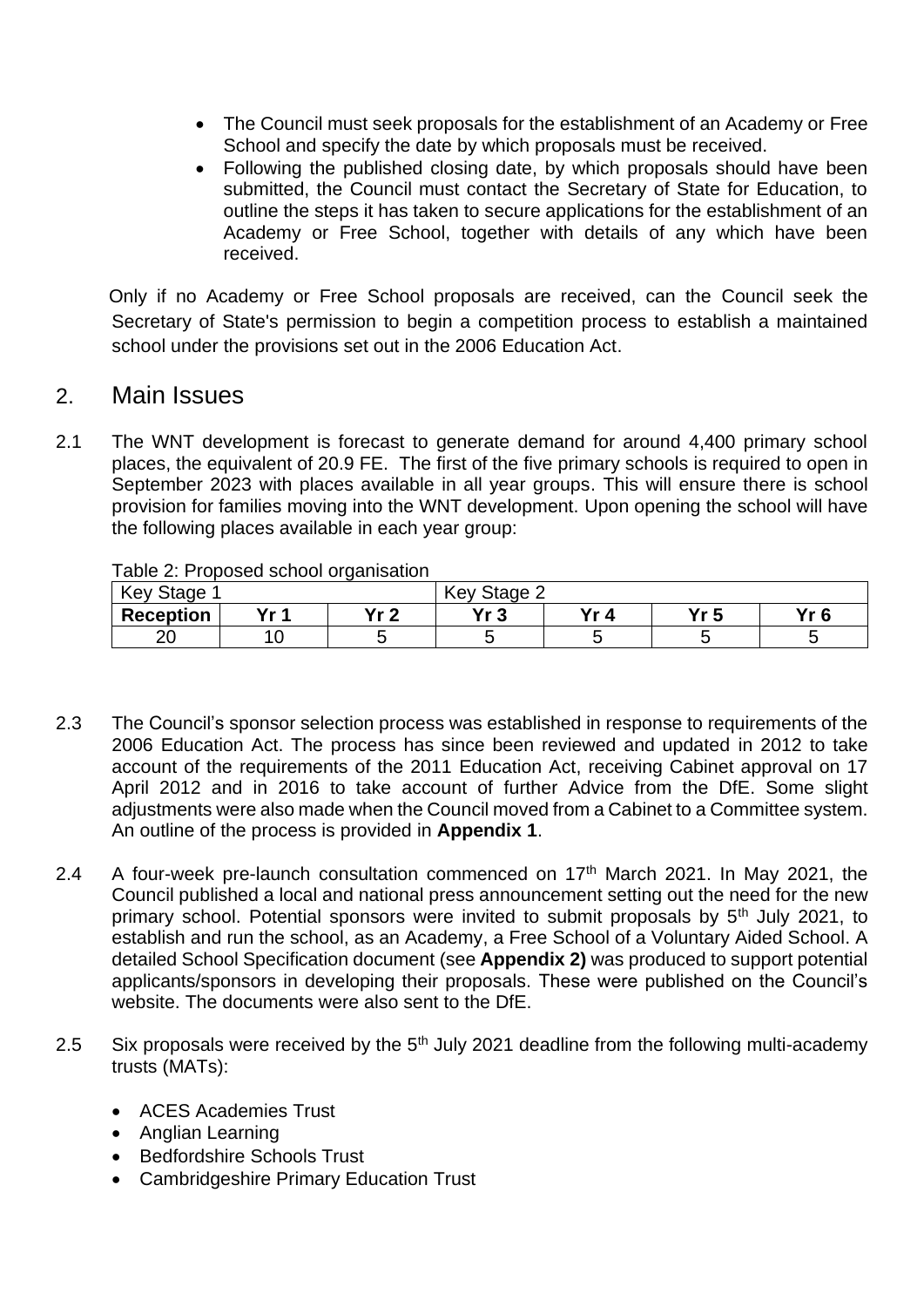- Eastern Learning Alliance
- United Learning

Copies of the executive summaries of the applications are available to view or download from [the Council's website.](https://www.cambridgeshire.gov.uk/residents/children-and-families/schools-learning/school-changes-consultations/new-primary-school-on-site-of-waterbeach-barracks-development) 

Following a short-listing exercise against published criteria (see **Appendix 3)** the following 3 MATs were invited to attend a joint officer/member assessment panel as the final part of the competition process.:

- Anglian Learning
- Cambridgeshire Primary Education Trust
- United Learning
- 2.6 The Assessment Panel met on 15<sup>th</sup> September 2021 to access each short-listed sponsor's application against the criteria detailed in the School Specification document. The interview panel comprised of 2 members of the Children & Young People's Committee, and the Local Member for Waterbeach, plus two Council officers. A copy of the assessment criteria used by the panel, together with the details of the membership of the panel is provided in **Appendix 3.**
- 2.7 The Assessment Panel was unanimous in its view that the Anglian Learning Trust should be awarded the opportunity to establish and run the school. The particular strengths of their proposal were:
	- 1. An ability to evidence clearly, and provide examples, that they understand in detail the challenges and opportunities for children and their families in the locality; that they have the necessary in-house expertise (an experienced network of leaders who work cohesively, drawn from the Trust's central team and across its academies) and capacity to lead and manage a primary school on a new development and have a clear plan, including leadership arrangements, which will ensure the Trust's support for the new school and community from day one.
	- 2. There are clear support structures within the Trust for teaching, curriculum development, school improvement/challenge, ongoing training and professional development and the close involvement of governors, who include representatives from the school communities.
	- 3. There is a robust training, coaching and challenge model for teachers to draw upon.
	- 4. There is a very clear and strong governance model which has been developed and refined. There is evidence of robust financial monitoring and forwarding planning and modelling of different growth scenarios. The Trust invests in new skills and staff development where resources allow and gaps have been identified. For example, it is currently exploring the employment of a family support worker to work across the Trust's primary schools and with new families.
	- 5. There is evidence of a clear strategy and mechanisms for championing the needs of disadvantaged or vulnerable children and narrowing their attainment gaps with peers.
- 2.8 The outcome of the Committee's consideration of the proposals will be forwarded to the DfE as soon as the Decision Summary of the Committee's meeting has been published, i.e. within 2 working days.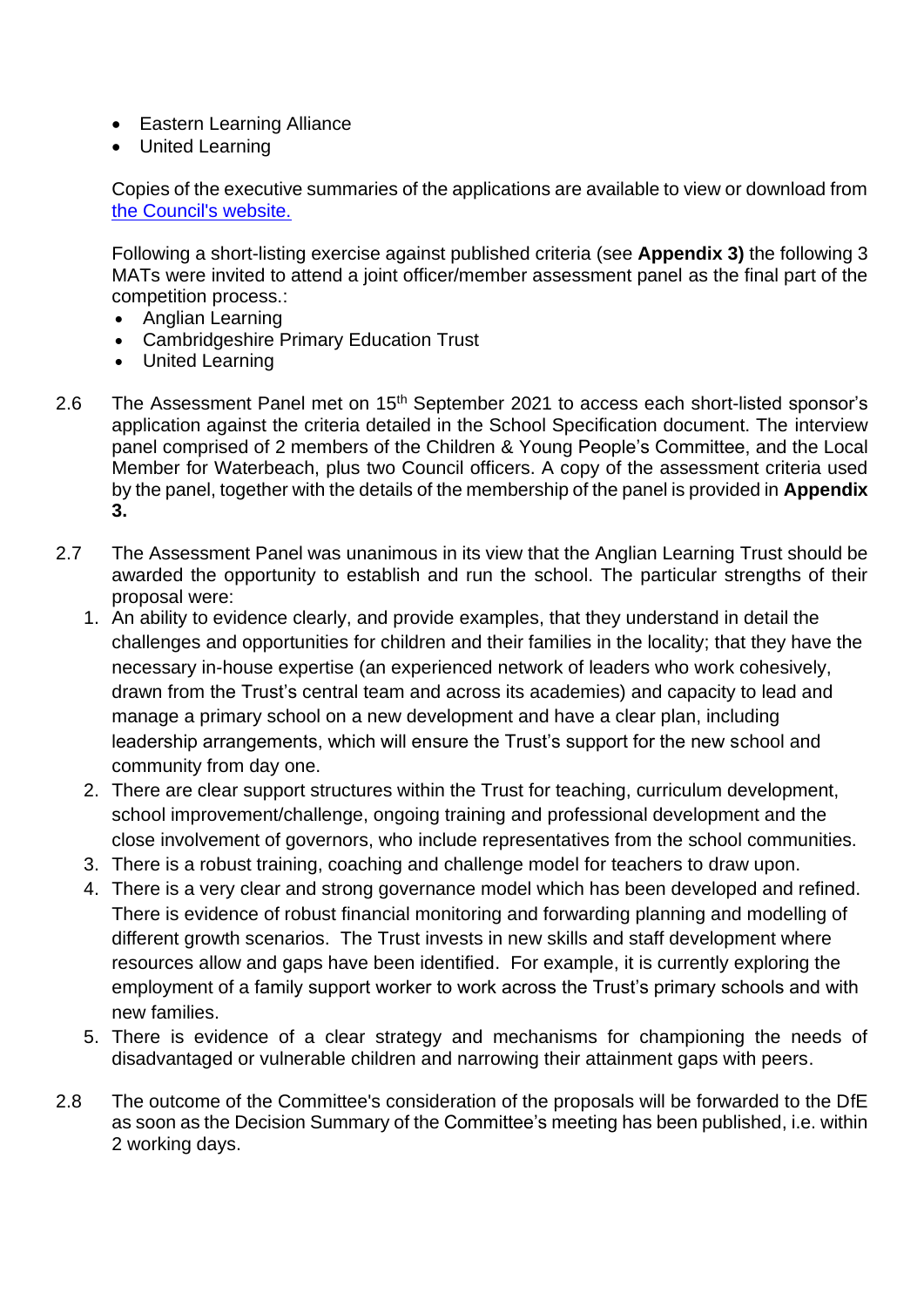2.9 Officers have been advised that the proposals will be considered and a decision made by the Regional Schools Commissioner's (RSC) Advisory Board, at its meeting on 16 December 2021, regarding which potential sponsor they will recommend to the Secretary of State. If approved, this will culminate in a funding agreement between the DfE and the Trust.

### 3. Alignment with corporate priorities

- 3.1 Communities at the heart of everything we do The following bullet points sets out details of implications identified by officers:
	- There is an expectation that schools will provide access to and use of the school's accommodation for activities e.g. sporting, cultural, outside of school hours.
		- Schools are community assets; and
		- Help to support the creation and development of new communities
- 3.2 A good quality of life for everyone

The following bullet point sets out details of implications identified by officers:

- Providing access to local and high-quality education and associated children's services should enhance the life opportunities of the communities they serve
- 3.3 Helping our children learn, develop and live life to the full The following bullet point sets out details of implications identified by officers:
	- New primary schools designed and equipped for  $21^{st}$  century learning, including providing high quality EY provision, this should maximise educational opportunities for children
- 3.4 Cambridgeshire: a well-connected, safe, clean, green environment The following bullet points sets out details of implications identified by officers:
	- Innovative design, supported by robust planning policy and expectations should ensure that new schools set an example and create communities that people will want to live, work and study in
	- If pupils have access to local schools and associated children's services, they are more likely attend them by either cycling or walking rather than by car or public transport

This will contribute to the development of both healthier and more independent lifestyles and contribute to the overall impact of the Council's policy to reduce carbon emissions in Cambridgeshire by 2050.

- 3.5 Protecting and caring for those who need us The following bullet point sets out details of implications identified by officers:
	- Schools are safe places in which to teach, learn and develop
	- Providing a local school will ensure that services can be accessed by local families in greatest need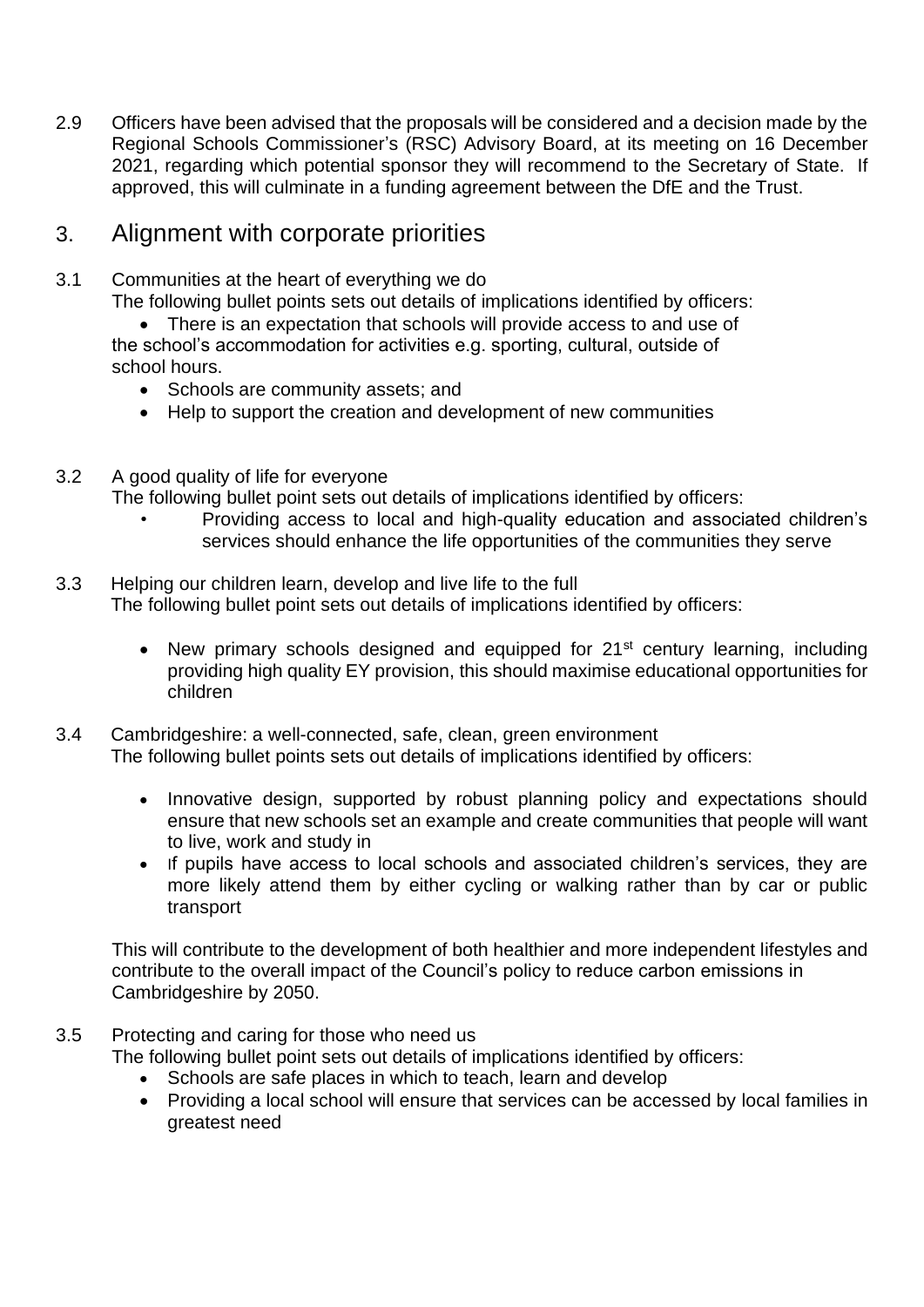## 4. Significant Implications

#### 4.1 Resource Implications

Where new schools are commissioned to meet basic need LAs are responsible for the preopening start-up and post-opening diseconomy of scale costs. These are currently met from the Council's Growth Fund which is centrally retained Dedicated Schools Grant (DSG) funding. The amount in the fund and the criteria for its allocation are subject to annual Schools Forum approval. National policy changes have impacted on how growth funding is allocated to individual local authorities.

- 4.2 Where a new school is opening, LAs are required to estimate the pupil numbers expected to join the school in September to generate funding through the Authority Proforma Tool (APT). LAs should also estimate pupil numbers for all schools and academies, including free schools, where they have opened in the previous seven years and are still adding year groups. These estimates should be adjusted each year to take account of the actual pupil numbers in the previous funding period. For academies an allocation of funding is recouped from each LA and following formula replication by the Education & Skills Funding Agency (ESFA) an annual grant allocated.
- 4.3 Pre-opening funding for primary schools is currently £50,000 and is calculated on the basis of 1 term prior to the date of opening. Post-opening diseconomies funding is provided at the rate of £125 for each new mainstream place created in the primary phase on an annual basis, plus an additional allocation to reflect the number of year groups that the school will ultimately have that do not yet have pupils.
- 4.4 Final revenue funding amounts for new schools will vary depending on numerous factors. As the majority of the funding will come directly from the ESFA, their application of the local formula factor and national factors is key to determining these amounts.
- 4.5 The DfE have recently consulted on reforms to the National Funding Formula (NFF) for schools and how they transition away from local formulae to all schools' funding allocations being determined directly by the NFF in the years ahead. The proposals include potential changes to the way in which new schools and growth are funded, although there is limited detail at this stage. Therefore, if implemented this is likely to impact on both the funding methodology and local flexibility for new and growing schools. [\(fair funding consultation\)](https://consult.education.gov.uk/funding-policy-unit/completing-our-reforms-to-the-nff/supporting_documents/Fair%20Funding%20For%20All%20Consultation.pdf)
- 4.6 Officers have negotiated with developers and secured an appropriate level of Section 106 to meet the capital costs of building the new school.
- 4.7 Procurement/Contractual/Council Contract Procedure Rules Implications The Council delivers the capital projects where new schools are commissioned under the presumption process and these schools are designed and built under its framework arrangements.
- 4.8 The Council will grant a standard 125-year Academy lease of the whole site (permanent school site) to the successful sponsor based on the model lease prepared by the DfE as this protects the Council's interest by ensuring that:
	- The land and buildings would be returned to the Council when the lease ends.
	- Use is restricted to educational purposes only.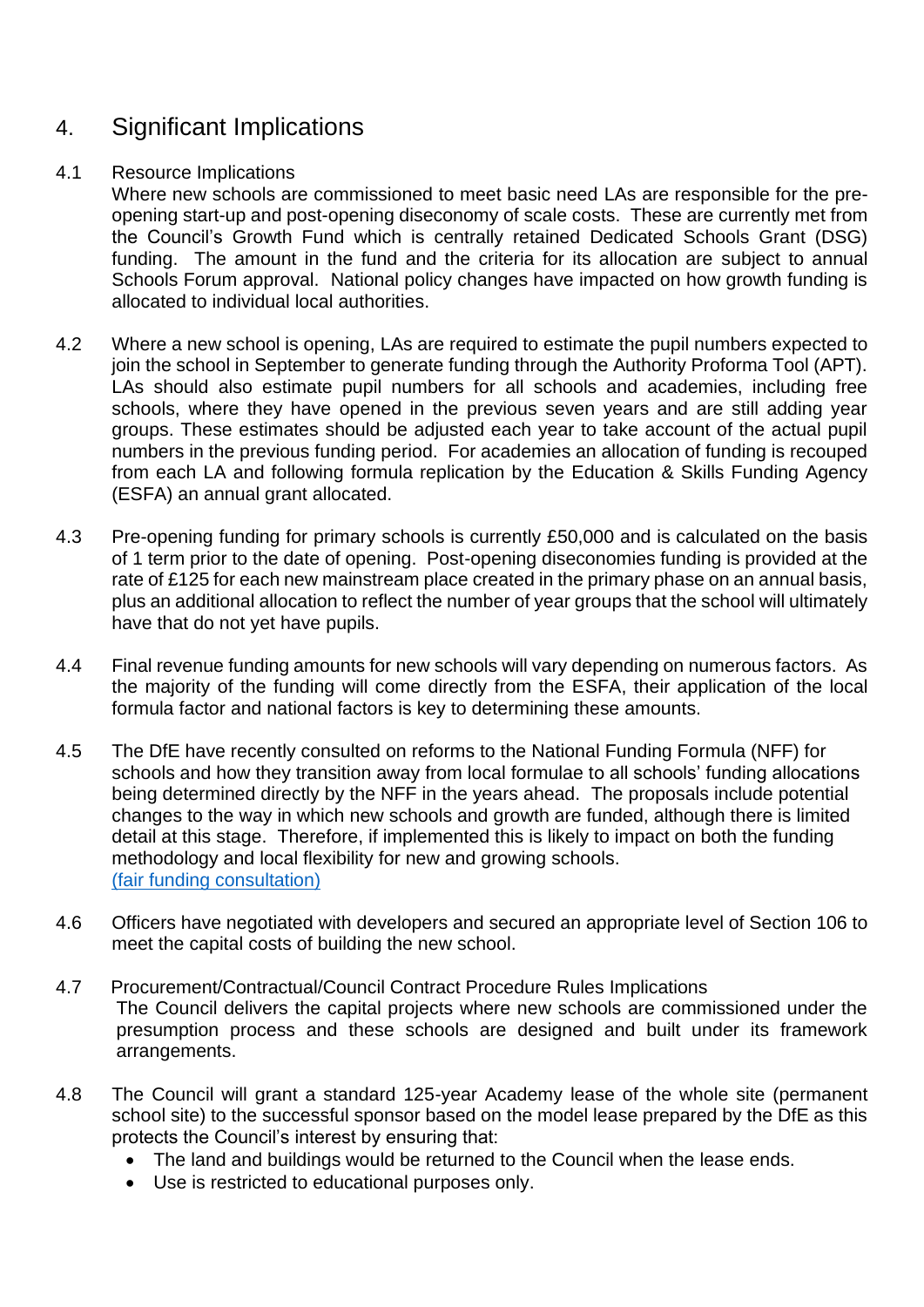- The Academy is only able to transfer the lease to another educational establishment if it has the Council's consent.
- The Academy (depending on the lease wording) is only able to sub-let part of the site with approval from the Council.
- 4.9 Statutory, Legal and Risk Implications There are specific statutory requirements which have been followed in seeking a sponsor for the new primary school under the provisions of the Education Act 2011. The process adopted by the Council is compliant with the requirements of the Act.
- 4.10 Equality and Diversity Implications The Council is committed to ensuring that children with special educational needs and/or disabilities (SEND) are able to attend their local mainstream school where possible, with only those children with the most complex and challenging needs requiring places at specialist provision.
- 4.11 The accommodation provided for delivery of early years and childcare and primary education will fully comply with the requirements of the Public Sector Equality Duty and current Council standards.
- 4.12 As part of the planning process for new schools, LAs must also undertake an assessment of the impact, both on existing educational institutions locally and in terms of impact on particular groups of pupils from an equality's perspective.
- 4.13 Engagement and Communications Implications

The process adopted by the Council for consideration of new school presumption proposals makes provision for a public meeting at which members of the local community can meet the potential sponsors and ask them questions about their proposals. As the first primary school to serve a new community, this was not a requirement in this case.

All new school projects are subject to a statutory process which includes public consultation at various stages e.g. prior to the launch of the competition process, and at pre-planning application stage

4.14 Localism and Local Member Involvement

All CYP Spokespersons were invited to participate in the assessment panel stage of the sponsor selection process. The local Member for Waterbeach, Councillor Anna Bradnam, participated in the joint officer/member panel with Councillors Bryony Goodliffe, Chairman of the CYP Committee, and Simone Taylor. Councillors Maria King, Vice Chair of the CYP Committee and Samantha Hoy were invited but unable to attend.

#### 4.15 Public Health Implications

It is Council policy that schools:

- should be sited as centrally as possible to the communities they serve, unless location is dictated by physical constraints and/or the opportunity to reduce land take by providing playing fields within the green belt or green corridors
- should be sited so that the maximum journey distance for a young person is less than the statutory walking distances (3 miles for secondary school children, 2 miles for primary school children)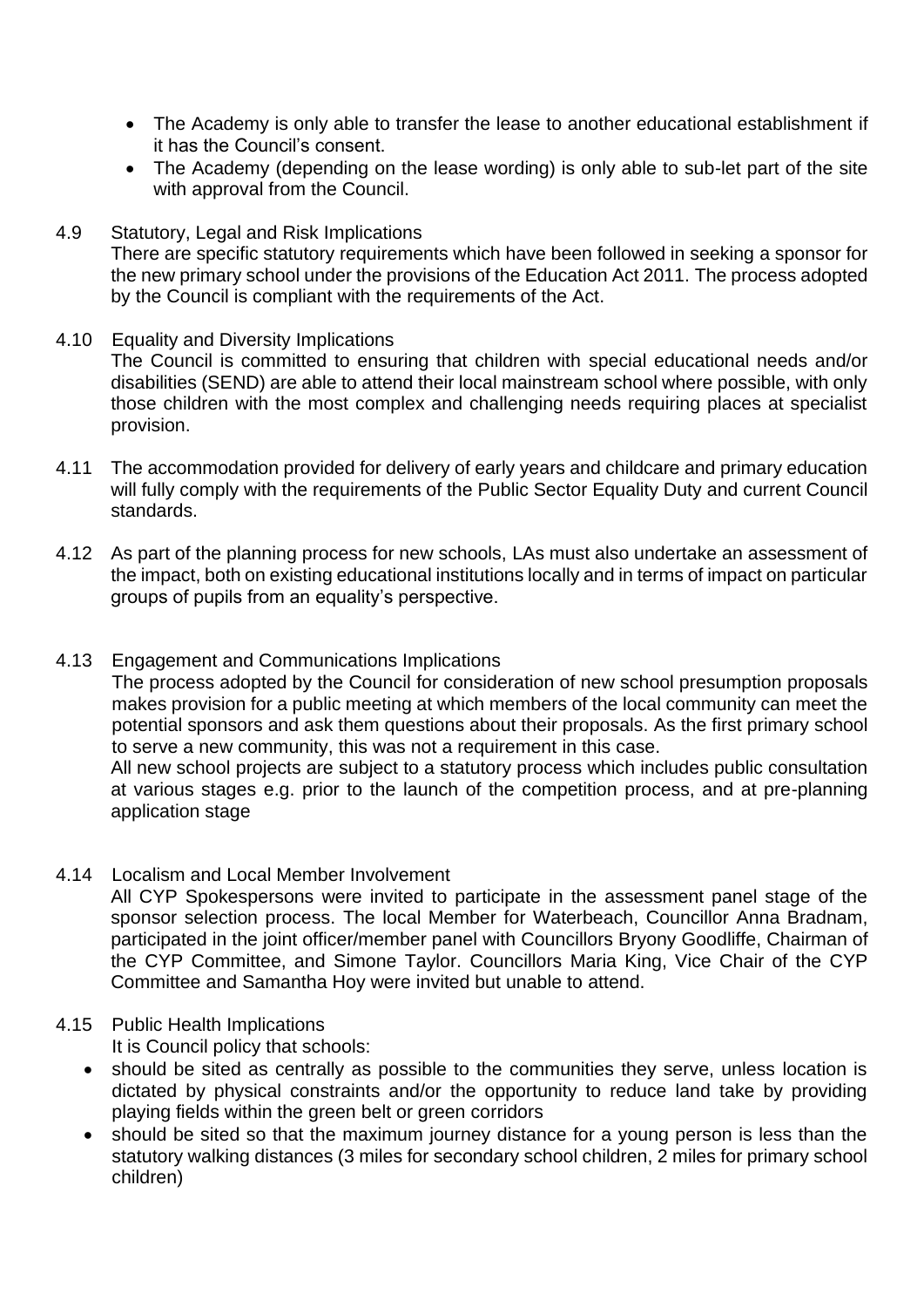- should be located close to public transport links and be served by a good network of walking and cycling routes
- should be provided with Multi-use Games Areas (MUGAs) and all-weather pitches (AWPs) to encourage and support wider community use New schools will have an impact on the Public Health commissioned services such as school nursing, vision screening, National Childhood Measurement Programme, school-based immunisation programmes.
- 4.16 Environment and Climate Change Implications on Priority Areas
- 4.17 Implication 1: Energy efficient, low carbon buildings. Neutral Status While new schools will be delivered in line with current planning policy around energy efficient and low carbon buildings, they will still result in increased energy demand. On balance, this is a neutral status.
- 4.18 Implication 2: Low carbon transport. Neutral Status:

Schools on new developments are located to be accessible by walking and cycling. Where families express a preference to attend a school outside their catchment they are encouraged, where possible, to travel by sustainable means including public transport.

4.19 Implication 3: Green spaces, peatland, afforestation, habitats and land management. Neutral Status:

The planning applications for new schools include landscape designs and will be line with planning policy to create some green space. Any trees removed and replanted as part of site clearance will be addressed through the planning application process and will be in line with current policy.

4.20 Implication 4: Waste Management and Tackling Plastic Pollution.

Negative Status:

The construction process will generate some unavoidable waste; however this will be minimised as far as possible and robust waste management strategies implemented throughout the construction process.

Waste generated by new schools will be subject to normal recycling facilities being provided on site. Other services operating from the school, e.g. early years provision by a third party, will adhere to policies on recycling.

4.21 Implication 5: Water use, availability and management: Neutral Status:

> The planning application for any new school will be submitted in line with planning policy. The statutory consultees include the Council's Floods team.

- 4.21 Implication 6: Air Pollution.
	- Neutral Status:

The planning application for any new school will be submitted in line with planning policy. Air pollution will be addressed as part of this process.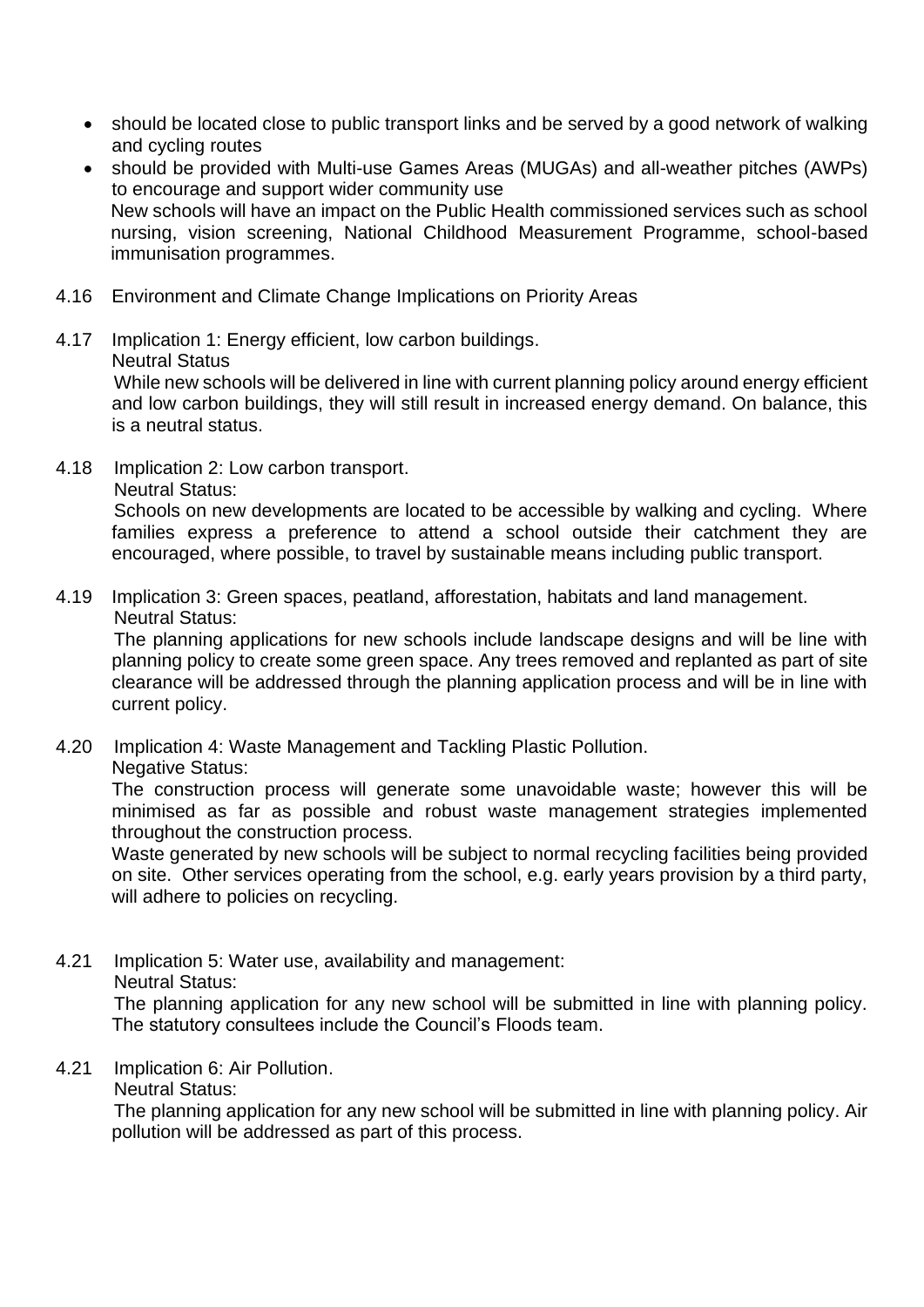4.23 Implication 7: Resilience of our services and infrastructure and supporting vulnerable people to cope with climate change.

Neutral Status:

Any new school proposal is designed to deliver education provision in the local community but will also facilitate community activities e.g. sport and other activities by community organisations through the school's letting policy. The services provided are not specific to climate change, however local provision makes access easier. On balance, the impact on this implication is neutral.

Have the resource implications been cleared by Finance? Yes Name of Financial Officer: Martin Wade

Have the procurement/contractual/ Council Contract Procedure Rules implications been cleared by the LGSS Head of Procurement? Yes Name of Officer: Henry Swan

Has the impact on statutory, legal and risk implications been cleared by the Council's Monitoring Officer or LGSS Law? Yes Name of Legal Officer: Fiona McMillan

Have the equality and diversity implications been cleared by your Service Contact? Yes or No

Name of Officer: Jonathan Lewis

Have any engagement and communication implications been cleared by Communications? Yes

Name of Officer: Simon Cobby

Have any localism and Local Member involvement issues been cleared by your Service Contact? Yes or No Name of Officer: Jonathan Lewis

Have any Public Health implications been cleared by Public Health? Yes Name of Officer: Raj Lakshman. Public Health Consultant

If a Key decision, have any Environment and Climate Change implications been cleared by the Climate Change Officer? Yes Name of Officer: Emily Bolton

### 5. Source documents guidance

- 5.1 Source documents
	- Assessment Panel Evaluation Document
	- Assessment Panel Interview Questions
	- The ACES Academies Trust Application